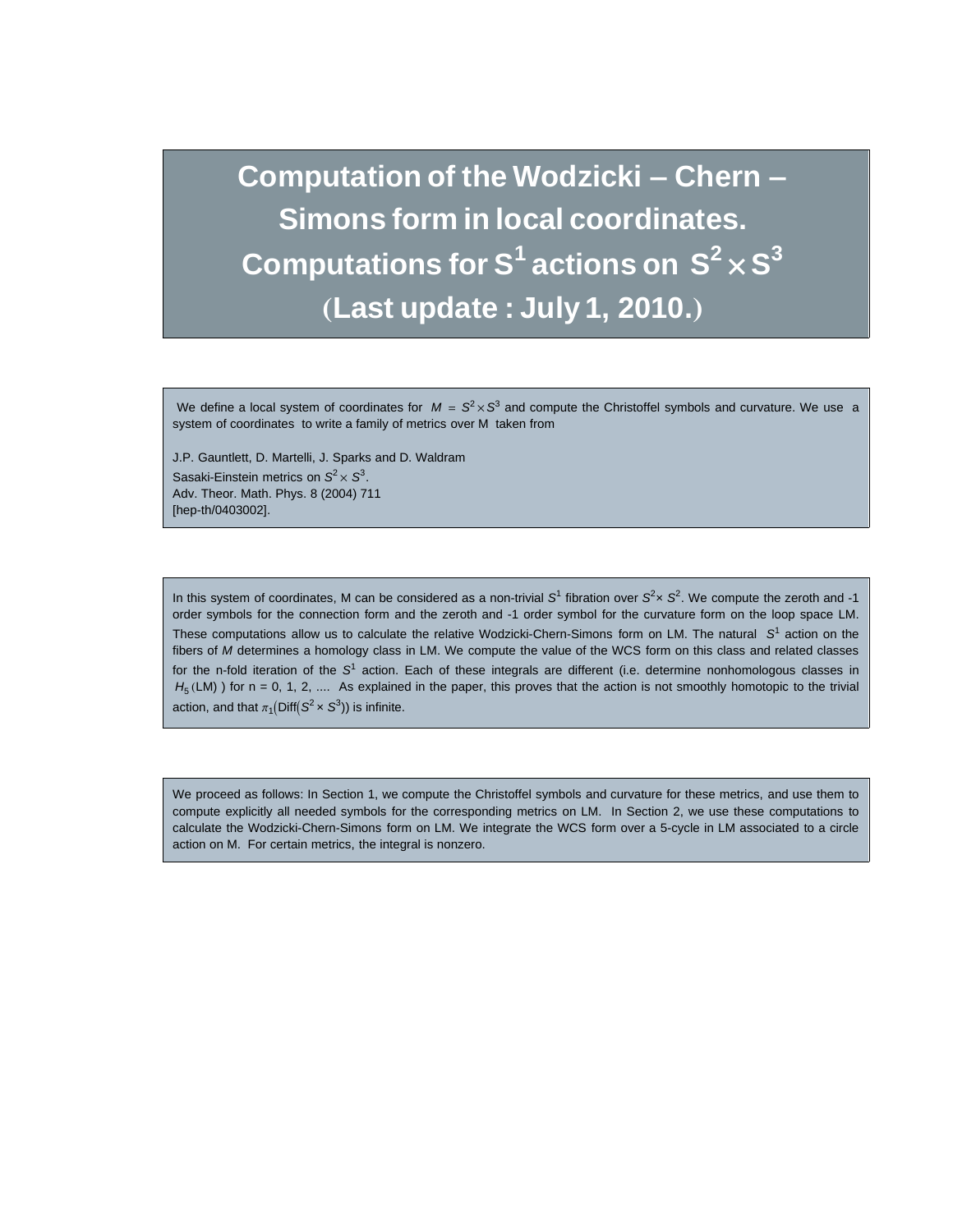## **Table of contents**

- 1. Preliminaries -- the main procedures to compute Christoffel symbols,
	- curvature, and symbols for the connection and curvature forms on loop space.
- 1.1 Computation of the metric.
- 1.2 Computations of Christoffel symbols and curvature.
- 1.3 The symbols
- 2. Evaluation of the relative Wodzicki Chern Simons form on a cycle in  $L(S^2 \times S^3)$
- associated to the fiber action
- 2.1 The contribution from Tr  $\sigma_{-1}(\omega) \wedge \sigma_0(\Omega) \wedge \sigma_0(\Omega)$

## **1. Preliminaries**

**SetDirectory@"MathematicaPaperSteveYoshi"D;**

```
SetDirectory@"researchfabian07notebooks"D;
```
Define the metric in spherical coordinates on  $S^2 \times S^3$ .  $\phi$  and  $\theta$  are the ordinary spherical coordinates for  $S^2$ , and  $\psi$ , y and  $\tau$ are coordinates for  $\mathcal{S}^3$ . We have

φ in [0, 2π],  $θ$  in [0, π]; with  $θ$  the angle with respect to the z axis.

 $\psi$  in [0, 2  $\pi$ ],  $\tau$  in [0, 2 $\pi$ ], with I and the range of y defined below. In Gauntlett et al., the range for  $\tau$  and y are chosen so the metric extends to the closure  $S^2 \times S^3$  of the coordinate ball.

```
Clear@coord, metric, inversemetric,
  Christoffel, theta, Phi, Xi, x, X1, X2, X3, X4, A, Con, NumIt];dimension = 5;
coord = 8Phi, Theta, Psi, y, Tau<;
PsiForm = 8P1si, P2si, P3si, P4si<;
XField = 8X1, X2, X3, X4, X5<;
```
**YField = 8Y1, Y2, Y3, Y4, Y5<; WField = 8W1, W2, W3, W4, W5<; ZField = 8Z1, Z2, Z3, Z4, Z5<; TField = 8T1, T2, T3, T4, T5<; DotGamma = 8Dot1, Dot2, Dot3, Dot4, Dot5<;**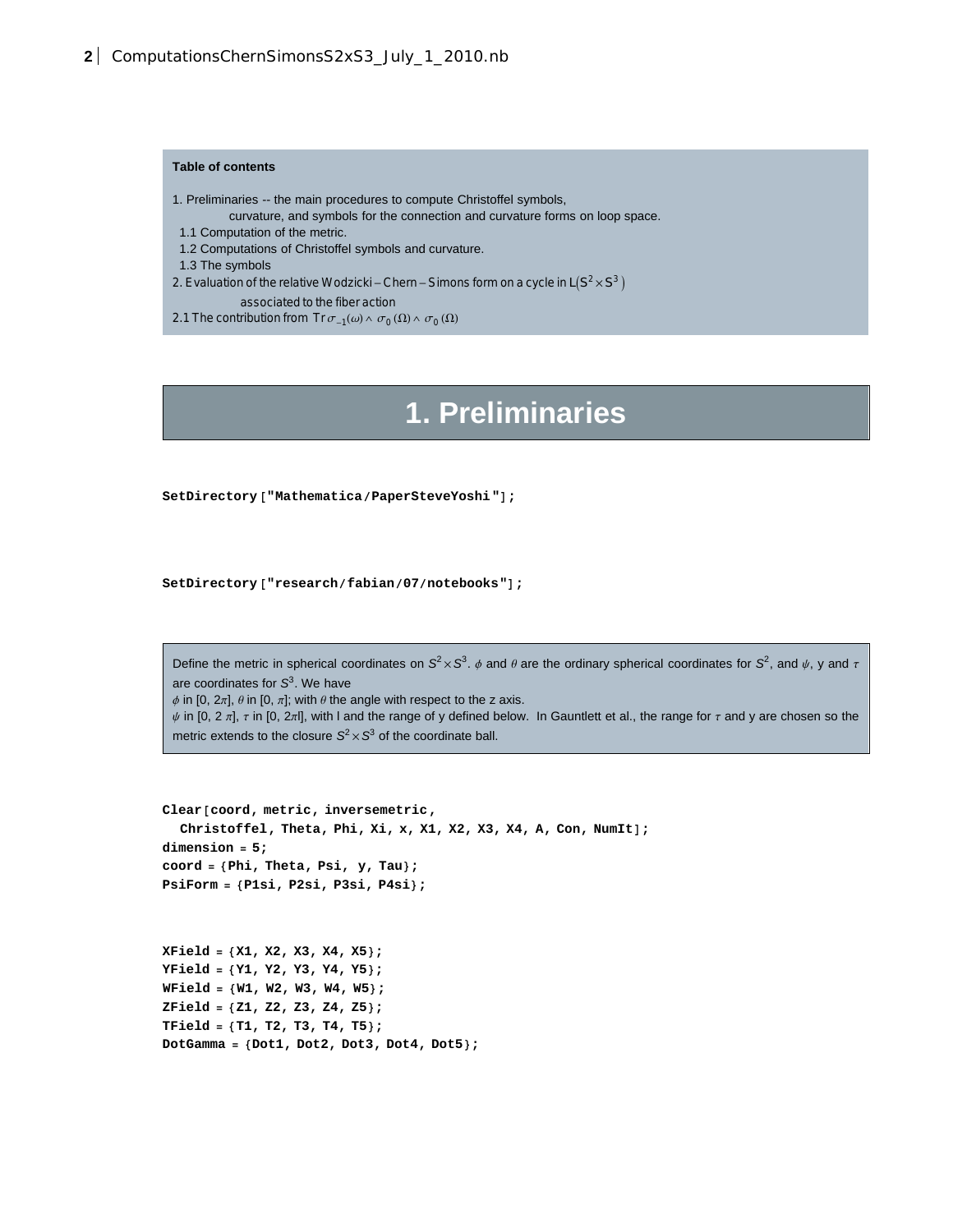**1.1 Computation of the metric**

Computation of the general metric: First, we introduce the line element from (2.1) in Gauntlett et al.

**Clear@a, cD; coord1 = 8Phi1, Theta1, Psi1, y1, Tau1<;** Funcw  $[y_$ , a<sub>-</sub>, c<sub>-</sub>] := 2 \* (a - y \* y) / (1 - c \* y) ; Funcq  $[y_$ , a<sub>-</sub>, c<sub>-</sub>] := (a - 3 \* y \* y + 2 y \* y \* y \* c) / (a - y \* y) ;

Gauntlett's et al. line element  $ds<sup>2</sup>$ . Here a and c are constants.

```
DeltaSquare@Phi1_, Theta1_, Psi1_, y1_, Tau1_, a_, c_D :=
```
 $(1 - c * y)$  / 6 (Thetal \* Thetal + Sin[Theta] \* Sin[Theta] \* Phil \* Phil) + (1 / Funcw[y, a, c]) \*  $(1 / \text{Func}[y, a, c]) * y1 * y1 + 1 / 9 \text{Func}[y, a, c] * (Psi - Cost[Theta] * Phil) * 2 +$ Funcw  $[y, a, c] * (Taul + (a * c - 2 * y + y * y * c) / (6 (a - y * y)) (Psi - Cos[Theta] * Phil)) ^ 2;$ 

 $dimension = 5$ ;  $Clear[a, c]$ ; **GenMetric@Phi\_, Theta\_, Psi\_, y\_, Tau\_, a\_, c\_D :=** Table[D[DeltaSquare[Phil, Thetal, Psil, yl, Taul, a, c], coordl[[ii]], coordl[[jj]]] / **If[ii** == **jj, 2, 2**], {ii, **1**, **dimension**}, {**jj, 1**, **dimension**}]

 $Simplify$ <sup>[</sup>GenMetric<sup>[Phi</sup>, Theta, Psi, y, Tau, a, c]]

$$
\left\{\left(-\frac{5+a c^2-12 c y+6 c^2 y^2+\left(-1+a c^2\right) \cos [2 \text{ theta}]}{36 (-1+c y)}, 0, \frac{(2+a c^2-6 c y+3 c^2 y^2) \cos [2 \text{ theta}]}{18 (-1+c y)},\right.\right\}
$$
\n
$$
0, \frac{(a c+y (-2+c y)) \cos [2 \text{ theta}]}{-3+3 c y}\right\},\left\{0, \frac{1}{6} (1-c y), 0, 0, 0\right\},\left\{\frac{(2+a c^2-6 c y+3 c^2 y^2) \cos [2 \text{ theta}]}{18 (-1+c y)}, 0, \frac{2+a c^2-6 c y+3 c^2 y^2}{18-18 c y}, 0, \frac{a c+y (-2+c y)}{3-3 c y}\right\},\left\{0, 0, 0, \frac{1-c y}{2a-6 y^2+4 c y^3}, 0\right\},\left\{\frac{(a c+y (-2+c y)) \cos [2 \text{ theta}]}{-3+3 c y}, 0, \frac{a c+y (-2+c y)}{3-3 c y}, 0, \frac{2 (-a+y^2)}{-1+c y}\right\}\right\}
$$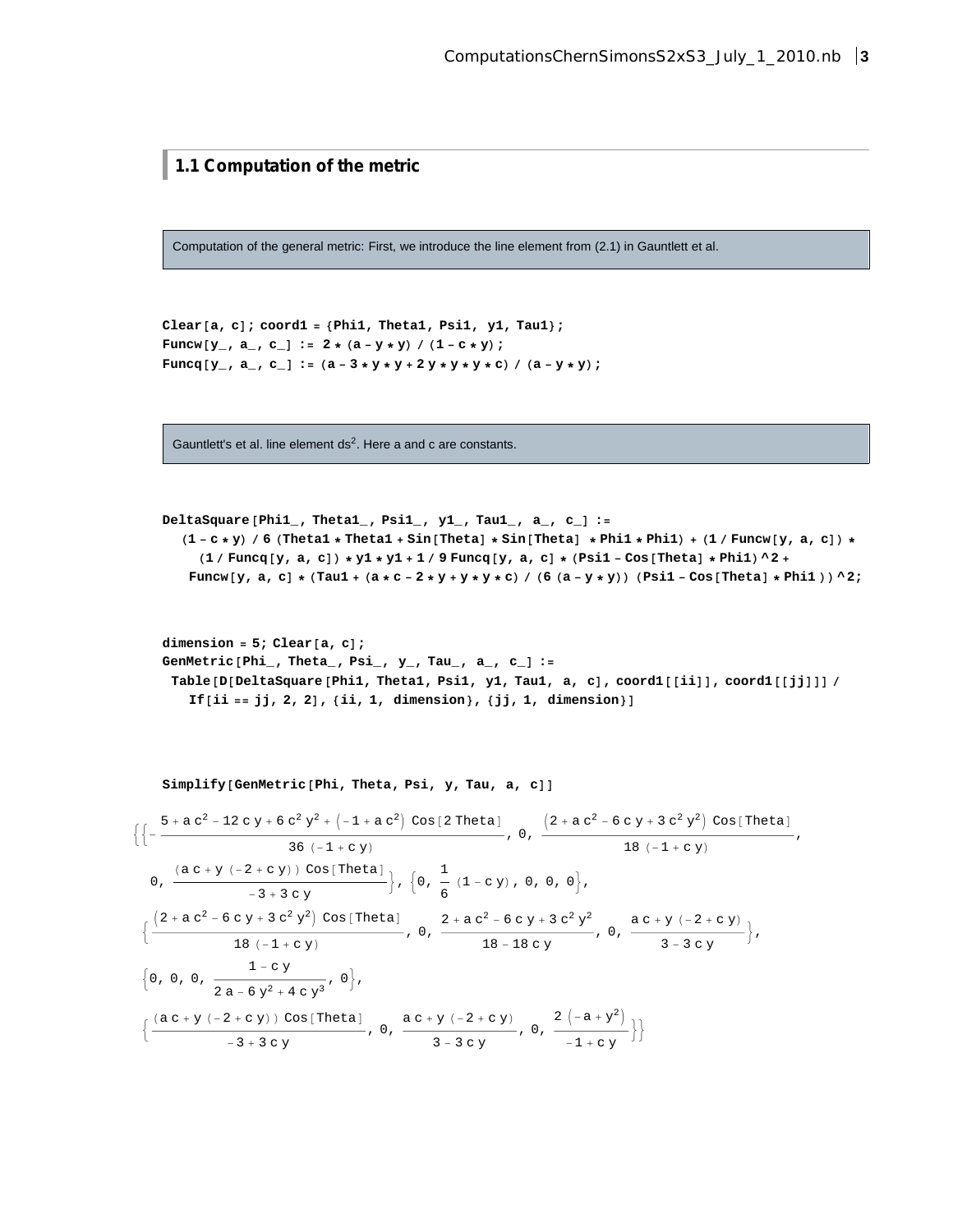Explicit expression for the metric ds<sup>2</sup>. We set c=1 as in Gauntlett et al.

c = 1; GenMetric [Phi, Theta, Psi, y, Tau, a, c]  
\n
$$
\left\{\left\{\frac{1}{2}\left(\frac{(a-2y+y^2)^2\cos[\text{Theta}]}{9(1-y)(a-y^2)} + \frac{2(a-3y^2+2y^3)\cos[\text{Theta}]}{9(a-y^2)} + \frac{1}{3}(1-y)\sin[\text{Theta}]}{9(1-y)(a-y^2)}\right), 0, \frac{1}{2}\left(-\frac{(a-2y+y^2)^2\cos[\text{Theta}]}{9(1-y)(a-y^2)} - \frac{2(a-3y^2+2y^3)\cos[\text{Theta}]}{9(a-y^2)}\right), 0, -\frac{(a-2y+y^2)\cos[\text{Theta}]}{3(1-y)}\right\},
$$
\n
$$
\left\{0, \frac{1-y}{6}, 0, 0, 0\right\}, \left\{\frac{1}{2}\left(-\frac{(a-2y+y^2)^2\cos[\text{Theta}]}{9(1-y)(a-y^2)} - \frac{2(a-3y^2+2y^3)\cos[\text{Theta}]}{9(a-y^2)}\right)\right\},
$$
\n
$$
0, \frac{1}{2}\left(\frac{(a-2y+y^2)^2}{9(1-y)(a-y^2)} + \frac{2(a-3y^2+2y^3)}{9(a-y^2)}\right), 0, \frac{a-2y+y^2}{3(1-y)}\right\},
$$
\n
$$
\left\{0, 0, 0, \frac{1-y}{2(a-3y^2+2y^3)}, 0\right\}, \left\{-\frac{(a-2y+y^2)\cos[\text{Theta}]}{3(1-y)}, 0, \frac{a-2y+y^2}{3(1-y)}, 0, \frac{2(a-y^2)}{1-y}\right\}
$$

End of the computation of the metric.

**1.2 Computations of Christoffel symbols and curvature**

metric = 
$$
\left\{\left\{\frac{1}{2}\left(\frac{(a-2y+y^2)^2\cos[\text{Theta1}^2}{9(1-y)(a-y^2)} + \frac{2(a-3y^2+2y^3)\cos[\text{Theta1}^2}{9(a-y^2)} + \frac{1}{3}(1-y)\sin[\text{Theta1}^2)\right), 0, \frac{1}{2}\left(-\frac{(a-2y+y^2)^2\cos[\text{Theta1}^2}{9(1-y)(a-y^2)} - \frac{2(a-3y^2+2y^3)\cos[\text{Theta1}^2}{9(a-y^2)}\right), 0, -\frac{(a-2y+y^2)\cos[\text{Theta1}^2}{3(1-y)}\right\}, \frac{1}{2}\left(-\frac{(a-2y+y^2)^2\cos[\text{Theta1}^2)}{9(1-y)(a-y^2)} - \frac{2(a-3y^2+2y^3)\cos[\text{Theta1}^2}{9(a-y^2)}\right), \frac{1}{2}\left(-\frac{(a-2y+y^2)^2}{9(1-y)(a-y^2)} - \frac{2(a-3y^2+2y^3)\cos[\text{Theta1}^2}{9(a-y^2)}\right), \frac{1}{2}\left(\frac{(a-2y+y^2)^2}{9(a-y^2)} + \frac{2(a-3y^2+2y^3)}{9(a-y^2)}\right), 0, \frac{a-2y+y^2}{3(1-y)}\right\},
$$
  
6, 0, 0, 0,  $\frac{1-y}{2(a-3y^2+2y^3)}, 0\right\}, \left\{-\frac{(a-2y+y^2)\cos[\text{Theta1}^2]}{3(1-y)}, 0, \frac{a-2y+y^2}{3(1-y)}, 0, \frac{2(a-y^2)}{1-y}\right\};$ 

Computation of the metric inverse.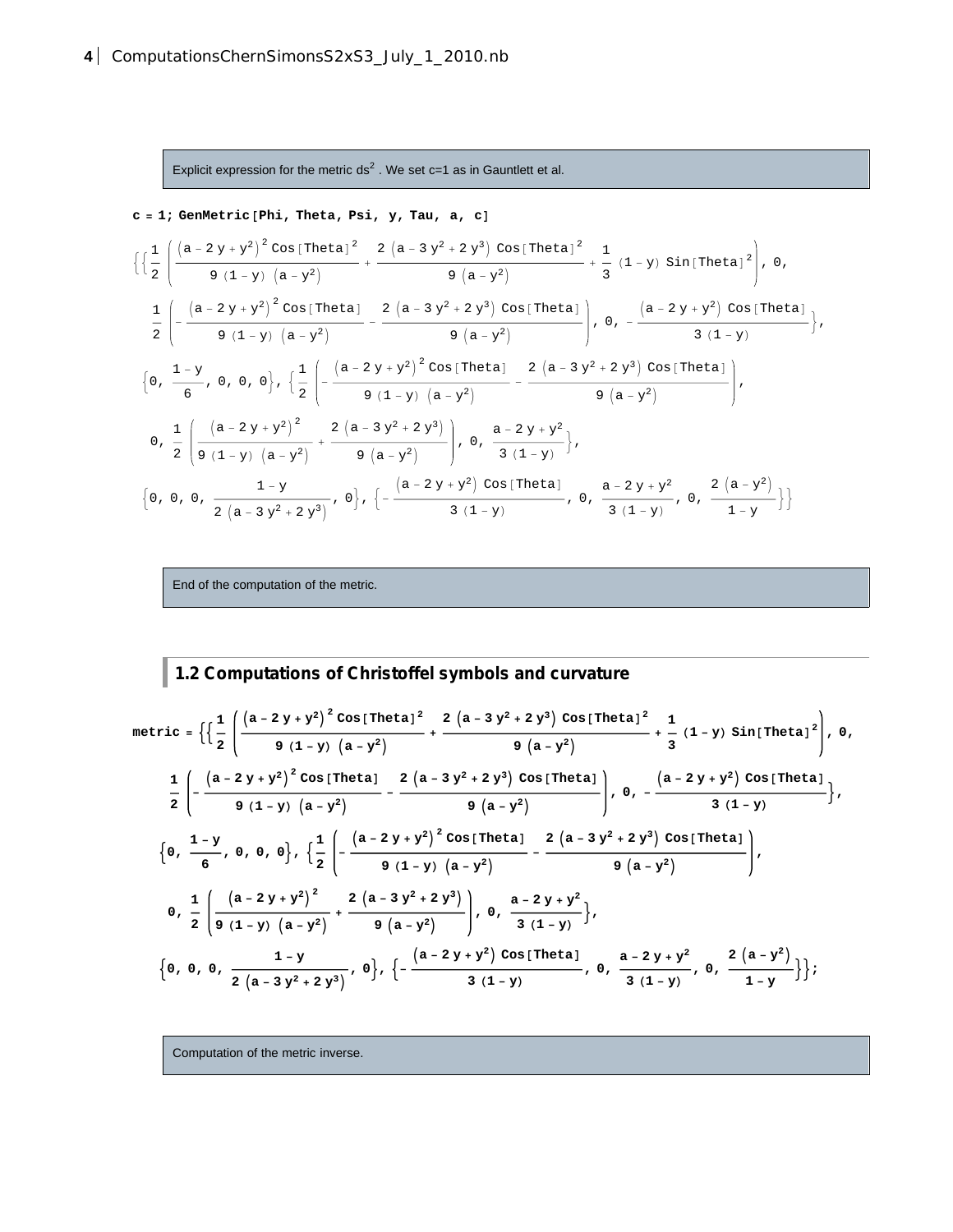```
\frac{1}{2}j h<br>
inversemetric = \text{Simplify} [Inverse [metric]];
```

```
metric = Simplify[metric];
inversemetric = Simplify[inversemetric];
```
Definition of the Christoffel Symbols. Notation: Christoffel[i,j,k]:=\Gamma^i\_{j,k}.

```
Christoffel = Christoffel = TableSimplify [(1 / 2) * Sum[(inversemetric[[i, ss]]) * (D[metric[[ss, jj]], coord[[kk]]] +D[metric[[ss, kk]], cool([jj]]] - D[metric[[jj, kk]], coord[[ss]]],{ss, 1, dimension}]], {ii, 1, dimension}, {jj, 1, dimension}, {kk, 1, dimension}];
```

```
\text{listaffine} := \text{Table}[\{\text{ToString}[\Gamma[i, j, k]]\}, \text{Christoffel}[[i, j, k]]\},8i, 1, dimension<, 8j, 1, dimension<, 8k, 1, dimension<D
```
Definition of the Curvature. Notation: Curvature[i,j,k,l]:=R^i\_{jkl}.

```
Curvature = Curvature =
   Table[Simplify[D[Christoffel[[ii, jj, ll]], coord[[kk]]] - D[Christoffel[[ii, jj, kk]],
        coord@@llDDD + Sum@Christoffel@@ss, jj, llDD Christoffel@@ii, kk, ssDD -
         Christoffel[[ss,jj,kk]]Christoffel<sup>[[ii, 11, ss]], {ss, 1, dimension}]],</sup>
    {ii, 1, dimension}, {jj, 1, dimension}, {kk, 1, dimension}, {11, 1, dimension}];
```

```
ListCurvature := Table[If[UnsameQ[Curvature][i,j,k,1]],0],8ToString@R@i, j, k, lDD, Curvature@@i, j, k, lDD<D,
  \{i, 1, dimension\}, \{j, 1, dimension\}, \{k, 1, dimension\}, \{1, 1, dimension\}]
TableForm [Partition [DeleteCases [Flatten [ListCurvature], Null], 2], TableSpacing \rightarrow {2, 2}]
```
Computation of the covariant derivative for the curvature. Notation: CovCurvature[i,j,k,m,p]=R^{m}\_{\ ijk;p}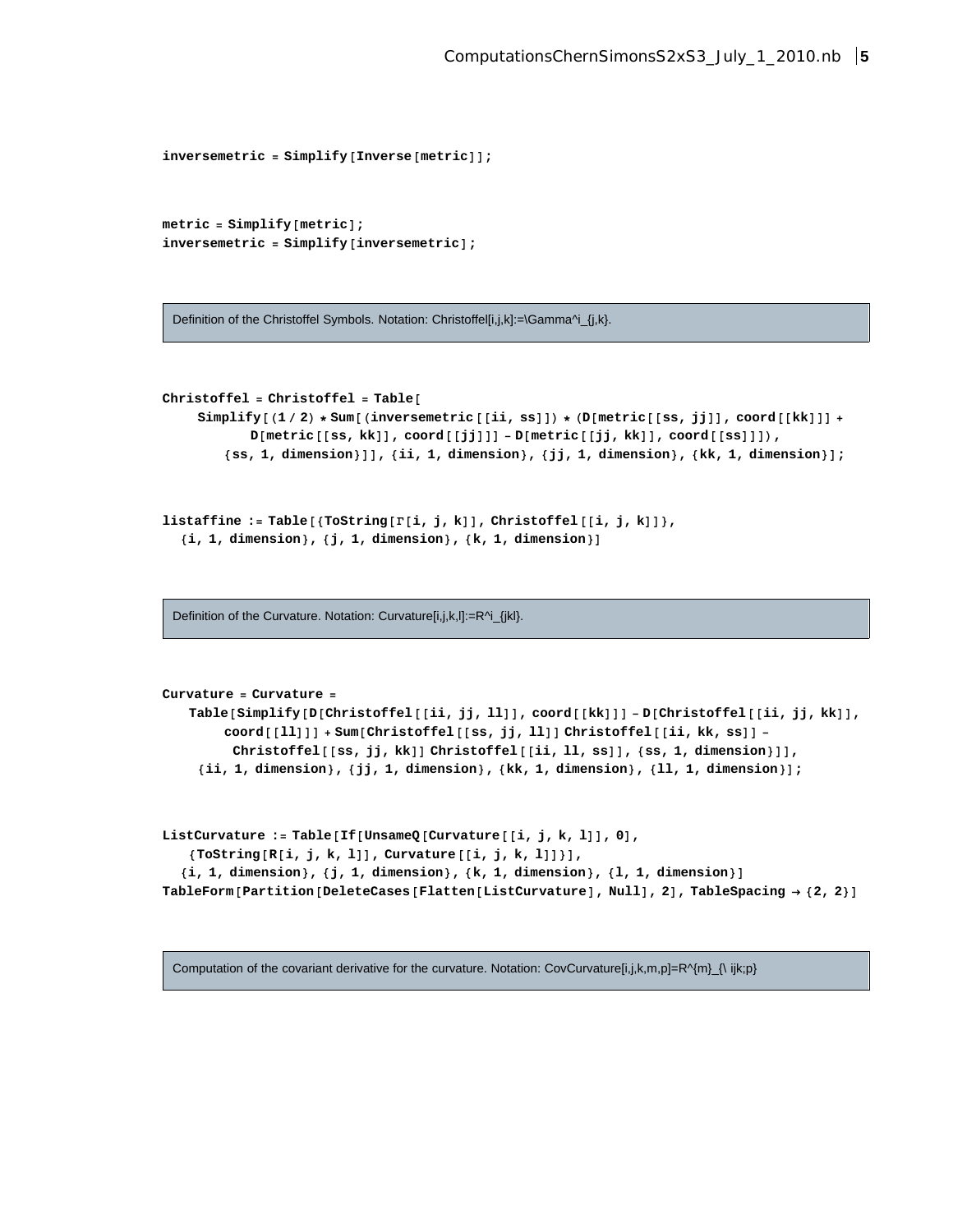```
CovCurvature = CovCurvature = Table[D[Curvature][m, i, j, k]), coord[[p]] +Sum [Curvature [[t, i, j, k]] * Christoffel [[m, p, t]], {t, 1, dimension}] -
      Sum [Curvature [ [m, t, j, k] ] * Christoffel [ [t, p, i] ], \{t, 1, dimension \} ] -
      Sum [Curvature [ [m, i, t, k] ] * Christoffel [ [t, p, j] ], \{t, 1, dimension \} ] -
      Sum[Curvature[[m, i, j, t]] * Christoffel[[t, p, k]], {t, 1, dimension}],
     8i, 1, dimension<, 8j, 1, dimension<, 8k, 1, dimension<,
     {m, 1, \text{dimension}, \{p, 1, \text{dimension}\}}
```
Computation of the Ricci curvature Ricci<sub>mk</sub> =  $R'_{mlk}$ . This step is not needed for the computations related to the WCS form; we just did this to confirm the metric is Einstein with Einstein constant 4.

```
Ricci = Table [Sum[Curvature[[kk, i.i, kk, jj]], {kk, 1, dimension}].8ii, 1, dimension<, 8jj, 1, dimension<D;
Ricci2 = TableSum[D[Christoffel[[kk, j, i]], coord([kk]]] - D[Christoffel [[kk, kk, i]], coord[[j]]] +Sum@Christoffel@@kk, kk, sDD Christoffel@@s, j, iDD -
        Christoffel[[s, i, kk]] Christoffel[[kk, j, s]], [s, 1, dimension]],
     \{kk, 1, \text{dimension}\}, \{i, 1, \text{dimension}\}, \{j, 1, \text{dimension}\}\}
```
**Simplify@Ricci2 - 4 \* metricD TableForm**

0 0 0 0 0 0 0 0 0 0 0 0 0 0 0 0 0 0 0 0 0 0 0 0 0

**1.3 The symbols**

Computation of the symbols for the connection.

```
SigmaMinusConn@XF_D :=
  -1/2*Table[Sum[(-2 Curvature[[jj, kk, mm, 11]] - Curvature[[jj, mm, kk, 11]] +
         Curvature [[jj, ll, mm, kk]]) * XF [[mm]] * DotGamma [[ll]], {ll, 1, dimension},
     {\rm mm, 1, dimension}, {jj, 1, dimension}, {kk, 1, dimension}};
```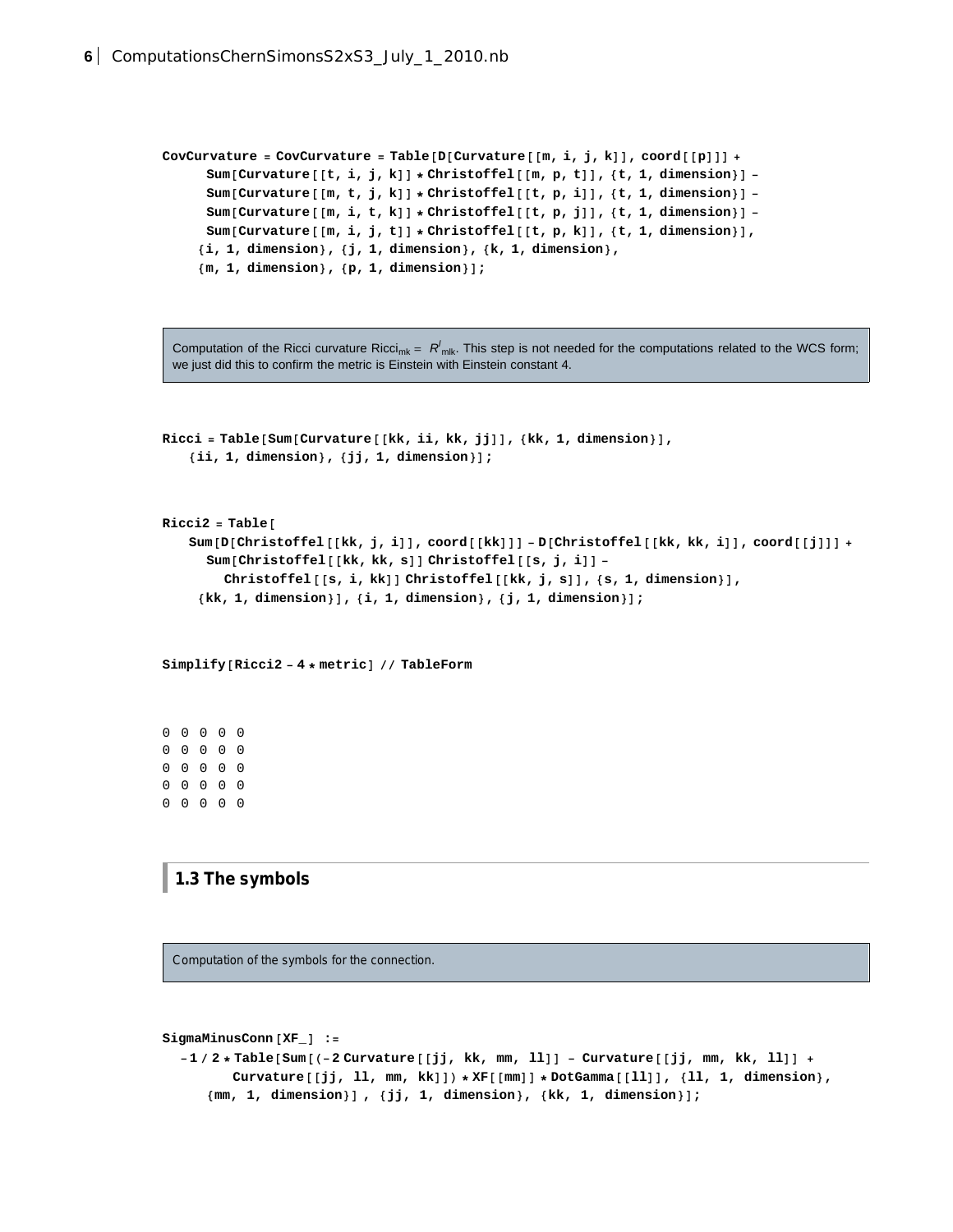```
SigmaZeroConn@XF_D :=
  Table@Sum@Christoffel@@jj, mm, kkDD * XF@@mmDD, 8mm, 1, dimension<D ,
   {jj, 1, dimension}, {kk, 1, dimension}Sign="12">SigmaMinusConn [XF_ ] := Simplify [-1 / 2 * Table [Sum [(Curvature [[jj, 11, mm, kk]]) * XF [[mm]] * DotGamma [[11]], {11, 1, dimension},
       {\rm mm, 1, dimension}, {jj, 1, dimension}, {kk, 1, dimension}]];
```
Computation of the symbols for the curvature.

```
SigmaMinusCurOne@XF_, YF_D := 1  2 * Table@
    Sum [(2 * \text{CovCurvature}[[kk, 11, nn, jj, mm]] + \text{CovCurvature}[[11, kk, nn, jj, mm]] +CovCurvature [[nn, 11, kk, jj, mm]]) * XF [[mm]] * YF [[11]] * DotGamma [[nn]],
       {mn, 1, dimension}, {mm, 1, dimension}, {11, 1, dimension} +Sum[YF[[11]] * (2 * Curve = 0; j, kk, 11, mm]] +Curvature [[jj, ll, kk, mm]] + Curvature [[jj, mm, ll, kk]]) *
        (Sum[D[XF[[mm]] , coord[[nn]]] * DotGamma[[nn]] , {nn, 1, dimension}] +Sum[Christoffel[[mm, ee, ff]] * DotGamma[[ee]] * NF[[ff]],8ee, 1, dimension<, 8ff, 1, dimension<DL, 8mm, 1, dimension<,
       {11, 1, 1, 1} dimension}], {j, 1, 1, 1} dimension}, {k, 1, 1, 1} dimension}];
```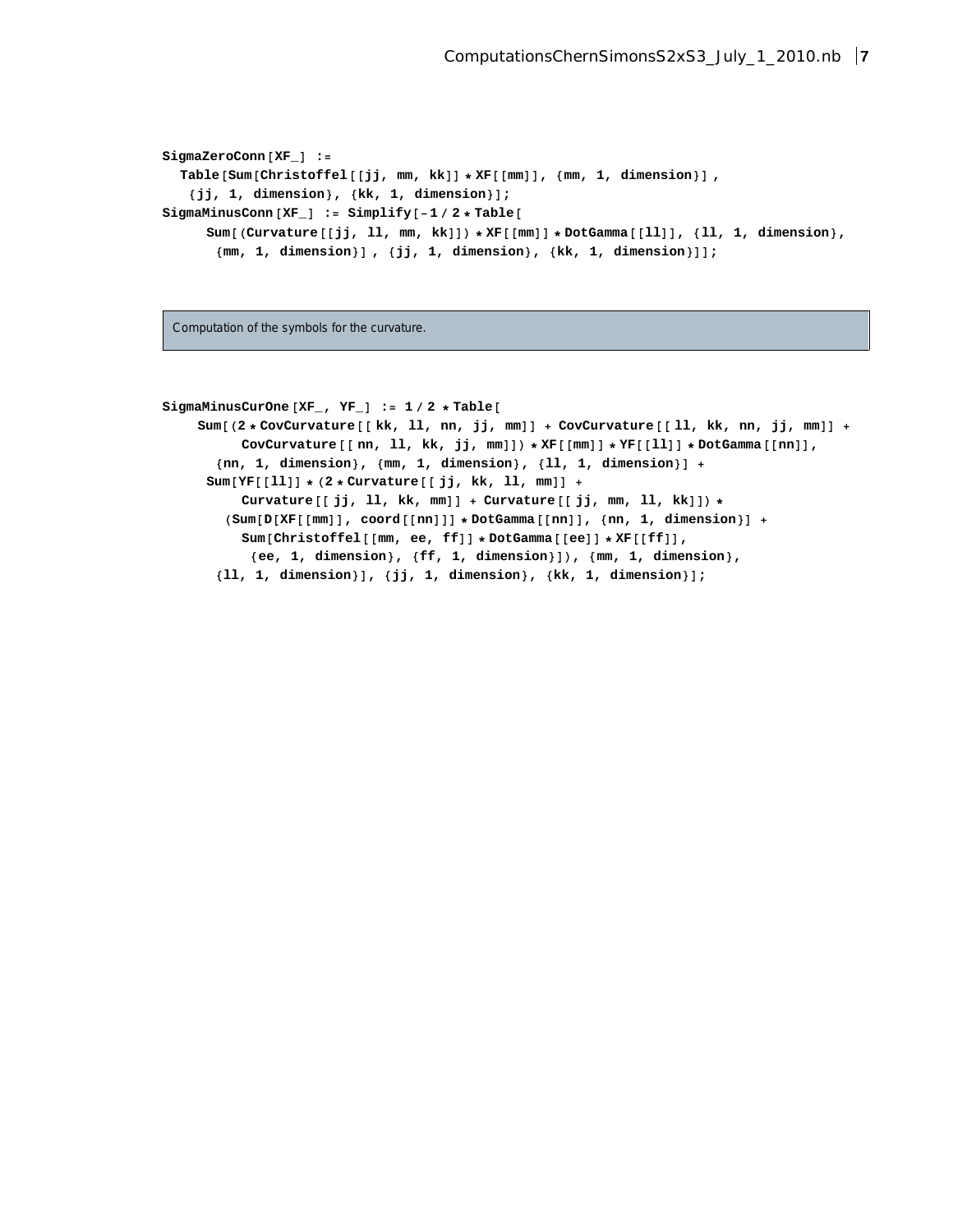```
SigmaZeroCur@XF_, YF_D :=
  -Table[Sum[Curvature[[jj, kk, mm, 11]] * XF[[mm]] * YF[[11]], {mm, 1, dimension},
     {11, 1, 1, 1} dimension} ], {jj, 1, 1, 1} dimension } [;
SigmaMinusCurOne@XF_, YF_D := 1  2 * Table@
    Sum[(2 * CovCurvature[[kk, 11, nn, jj, mm]] + CovCurvature[[11, kk, nn, jj, mm]] +]CovCurvature [[nn, ll, kk, jj, mm]]) * XF [[mm]] * YF [[11]] * DotGamma [[nn]],
       \{nn, 1, \dimension\}, \{mm, 1, \dimension\}, \{11, 1, \dimension\} +
     Sum[YF[[11]] * (2 * Curve[17]) + (2 * 2 * 2 * 1)Curvature [[jj, ll, kk, mm]] + Curvature [[jj, mm, ll, kk]]) *
        (Sum[D[XF[[mm]], coord[[nn]]] * DotGamma[[nn]], [nn], [nn, 1, dimension]] +Sum[Christoffel [mm, ee, ff]] * DotGamma[ee]] * NF[ff]],
           {e^{\pm i}, 1, dimension}, {f^{\pm i}, 1, dimension}, {f^{\pm i}}{11, 1, 1, 1} dimension}], {jj, 1, dimension}, {kk, 1, dimension}];
SigmaMinusCur@XF_, YF_D := SigmaMinusCurOne@XF, YFD - SigmaMinusCurOne@YF, XFD;
```
## **2. Evaluation of the relative Wodzicki-Chern-Simons form on a cycle in LM associated to the fiber action.**

As explained in the paper, the S<sup>1</sup> action on the fiber determines a cycle in LM. We evaluate the WCS form on this cycle by pullback to an integral over M and show that this integral is non-zero. This implies that the  $S^1$  action is nontrivial in the sense defined in the paper.

We compute the WCS form at a typical loop  $\gamma(\tau)$  of the S<sup>1</sup> action. In the coordinates from Gauntlett et al. the loop obtained is:

 $S^1 \to L(S^2 \times S^3)$ 

t  $\rightarrow (\phi, \theta, \psi, \gamma, \tau + \text{Palpha}^*t),$ 

where Palpha measures the number of iterates of the action.

We compute the derivative of  $\gamma(t)$  with respect to t, and express the result in terms of the of the standard basis for  $T_{\gamma(t)} S^2 \times S^3$ . The outcome is stored in the variable (Dot1, Dot2, Dot3, Dot4, Dot5)=(0,0,0,0,Palpha).

This is an action via isometries, since the metric is independent of  $\tau$ . In the WCS integrand, the pullback is an integral over S<sup>1</sup> of " $\omega \, \wedge \, \Omega \, \wedge \, \Omega$ " acting on  $a_*(\text{partial}_\phi)(t)$ ,  $a_*(\text{partial}_\psi)(t)$ , ... at  $a(t)$ , which we call  $\gamma(t)$ . We store in the vector fields X, Y, Z, T, and W the pushforwards  $a_*(\text{partial}_\phi)(t)$ ,  $a_*(\text{partial}_\psi)(t)$ , .... Since our action is an isometry, this integrand is independent of t, so instead of integrating over S<sup>1</sup>, we can just multiply the integrand by  $2\pi$ . Below we first compute the integrand and then the pullback integral.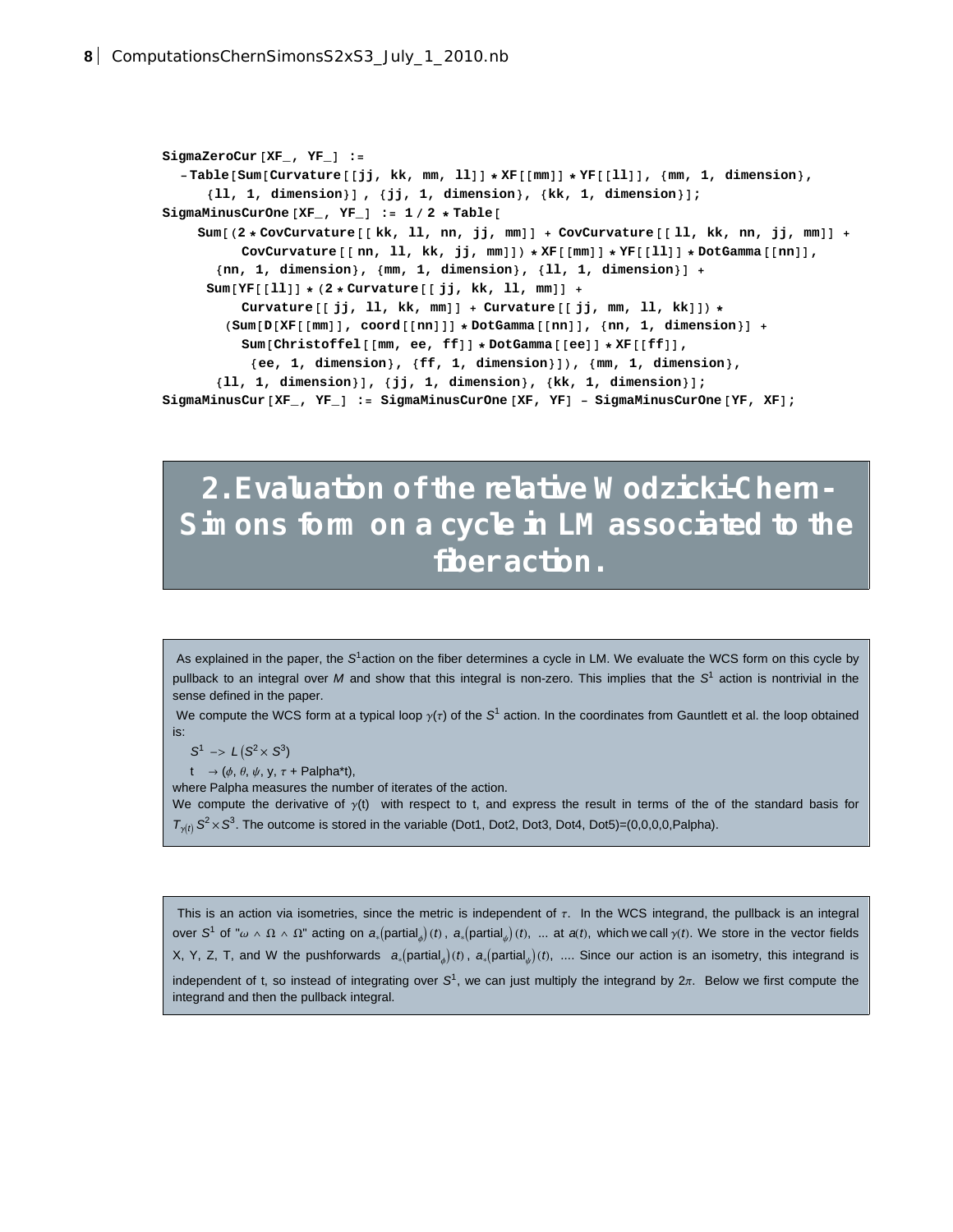```
InitializeAction = Module[{Dotgan}],Dot1 = 0;
  Dot2 = 0;
  Dot3 = 0;
  Dot4 = 0;
  Dot5 = PAlpha;
  (* The vector fields *X1 = 1; X2 = 0; X3 = 0; X4 = 0; X5 = 0;
  Y1 = 0; Y2 = 1; Y3 = 0; Y4 = 0; Y5 = 0;
  Z1 = 0; Z2 = 0; Z3 = 1; Z4 = 0; Z5 = 0;
  T1 = 0; T2 = 0; T3 = 0; T4 = 1; T5 = 0;
  W1 = 0; W2 = 0; W3 = 0; W4 = 0; W5 = 1;
 D
```
The next two matrices contain all the permutations of the fields X,Y,Z,W and T and their corresponding sign. They will be used to compute the evaluation of each permutation of the basis vector fields that contribute to the CSW form.

```
Permu = ListPermutations = Permutations [{XField, YField, ZField, WField, TField}];
SignPermu = \{-1, 1, 1, -1, -1, 1, 1, -1, -1, 1, 1, -1, -1, 1, 1, -1, -1, 1, 1, -1, -1, 1, 1,-1, 1, -1, -1, 1, 1, -1, -1, 1, 1, -1, -1, 1, 1, -1, -1, 1, 1, -1, -1, -1, 1, -1, -1,
   1, -1, 1, 1, -1, -1, 1, 1, -1, -1, 1, 1, -1, -1, 1, 1, -1, -1, 1, 1, -1, -1, 1, 1, -1,
   1, -1, -1, 1, 1, -1, -1, 1, 1, -1, -1, 1, 1, -1, -1, 1, 1, -1, -1, 1, 1, -1, -1, 1,
   -1, 1, 1, -1, -1, 1, 1, -1, -1, 1, 1, -1, -1, 1, 1, -1, -1, 1, 1, -1, -1, 1, 1, -1;
```
**2.1 The contribution from**  $Tr \sigma_{-1}(\omega) \wedge \sigma_0(\Omega) \wedge \sigma_0(\Omega)$ 

**Clear@ZeroMinusOneTerm1, ZeroMinusOneTerm2, ZeroMinusOneTerm3D**

Definition of the 5-form  $Tr \sigma_{-1}(\omega) \wedge \sigma_0 (\Omega) \wedge \sigma_0 (\Omega)$  using the expressions above for the symbols. The 1/120 factor is added after the evaluation of the pullback.

**ZeroMinusOneTerm1@TF\_, WF\_, XF\_, YF\_, ZF\_D := Sum@SigmaMinusConn@TFD@@mm, jjDD \* SigmaZeroCur@WF, XFD@@jj, iiDD \* SigmaZeroCur@YF, ZFD@@ii, mmDD, 8ii, 1, dimension<, 8jj, 1, dimension<, 8mm, 1, dimension<D**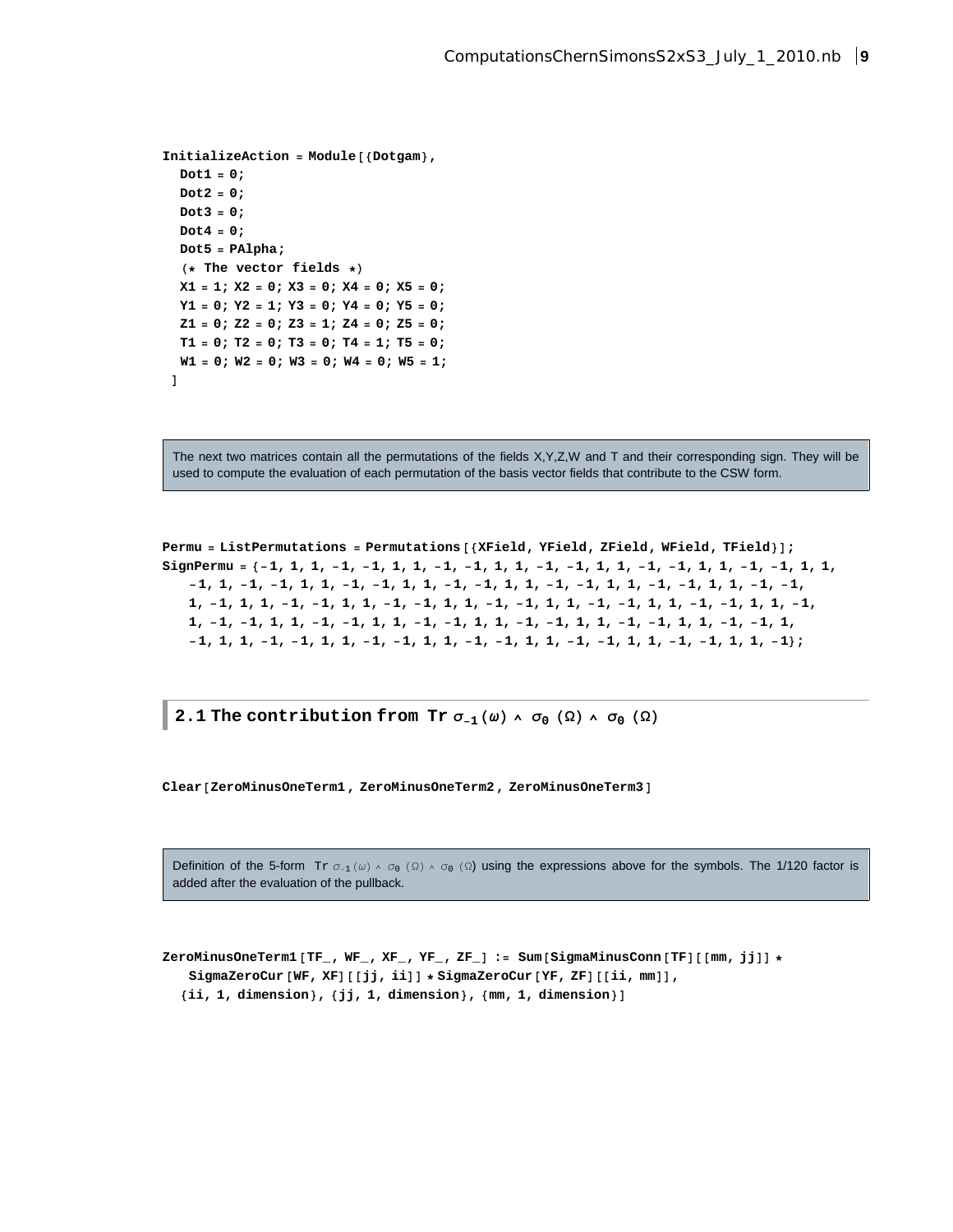Compute the evaluation of every term of Tr  $\sigma_{-1}(\omega)\wedge\sigma_{0}(\Omega)\wedge\sigma_{0}(\Omega)$  on all possible permutations of T, X, Y, W, Z. The result is stored in the matrix Final.

```
Final = \text{Apply} [ZeroMinusOneTerm1, Permu, {1}];
```

```
DotGam = << GammaDot5.dat;
XFF = << S1xS2XField.dat;
YFF = << S1xS2YField.dat;
WFF = << S1xS2ZField.dat;
```
The variable Final is a vector with 120 entries. We add all the entries with the corresponding sign for the permutation.

 $\text{Fin} = \text{Sum}[\text{Final}[[j]] * \text{SignPerm}[[j]], {j, 1, \text{Length}[\text{SignPerm}]]}]$ 

Simplification of the expression for general a. Notice that the contribution vanishes when  $a = 1$ .

 $TotalComputation = Simplify$  $[Fin]$ 

32  $(-1 + a)^2$  PAlpha y Sin [Theta]

3  $(-1 + y)^5$ 

Multiplication by the 1/120 factor.

**TotalComputation = TotalComputation \* 1 120**

```
4 (-1 + a)^2 PAlpha y Sin [Theta]
          45 (-1 + y)^5
```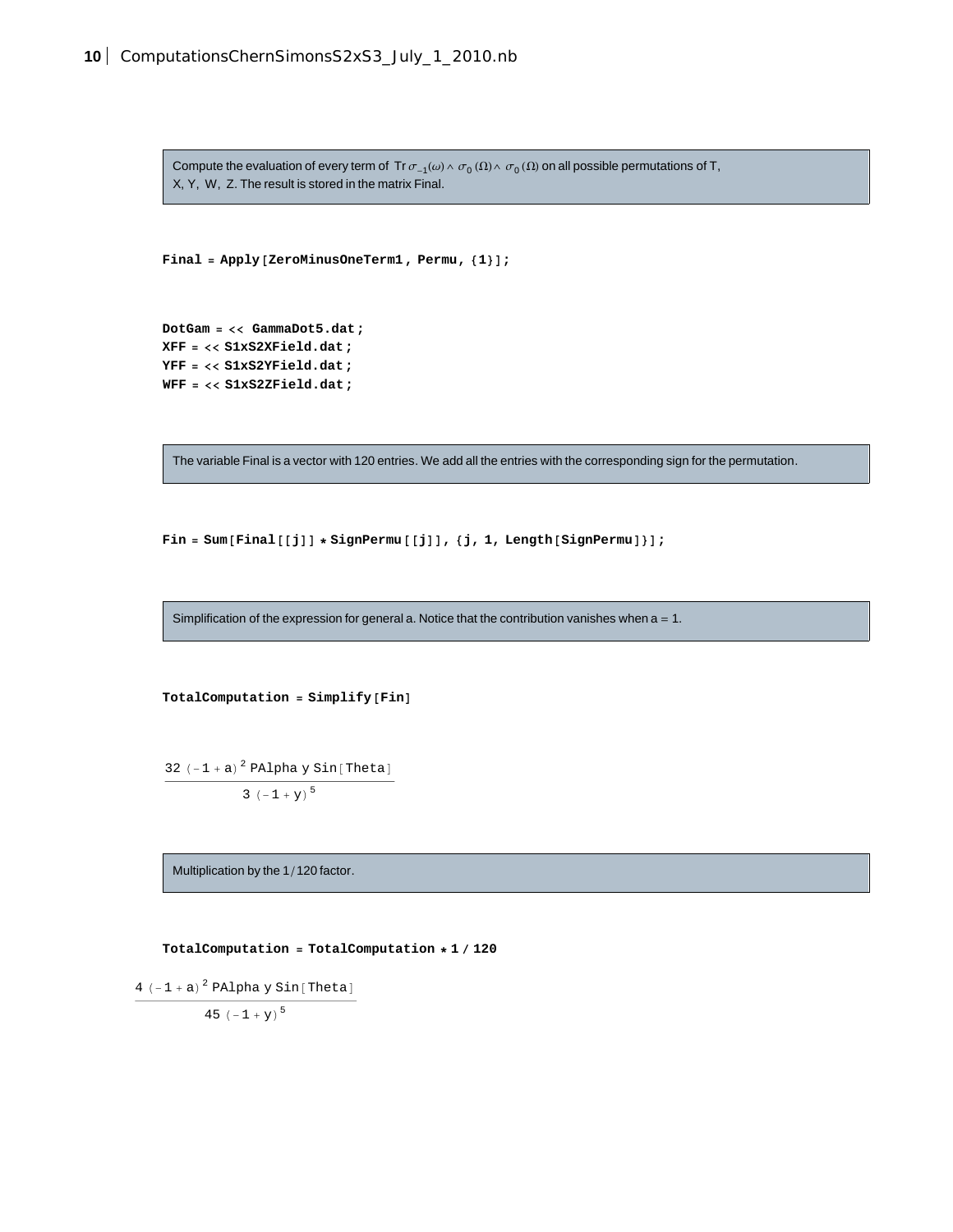We have to integrate the variableTotalComputation over  $S^2\times S^3.$  We begin with the integration with respect to the variable  $\theta.$ 

```
TotalComputationOne = Integrate [TotalComputation, {Theta, 0, Pi}]
```

```
8 (-1 + a)^2 PAlpha y
    45 (-1 + y)^5
```
Now, we integrate with respect to y. We do this in two steps. First we compute the indefinite integral.

```
FunctionSigma = TotalComputationOne ;
FunctionSigma = Simplify[Integrate[FunctionSigma, y]]
```

```
2 (-1 + a)^2 PAlpha (1 - 4y)
```
135  $(-1 + y)^4$ 

For the second step, we evaluate the integral at the bounds  $y_1 =$ 1/2  $(1 - \lambda -$  Sqrt $(1 - \lambda^2 / 3))$  and  $y_2 = y_1 + \lambda$ . We also express the value of a = 3 y<sub>1</sub><sup>2</sup> - 2 y<sub>1</sub><sup>3</sup> in terms of λ as in (3.3),  $(3.4)$  and  $(3.5)$  in Gauntlett et al.

**TotalComputationFunction**  $[\mathbf{y}_{-}]$  :=  $\frac{2(-1+a)^2 \text{ PAlpha (1-4 y)}}{125 \left(4 \times 10^{-14} \text{ F/m}^4\right)}$ **135**  $(-1 + y)^4$ 

 $Rooty1 = 1 / 2 (1 - 1 - sqrt[1 - 1^2 / 3]);$ **Rooty2 = Rooty1 + l;**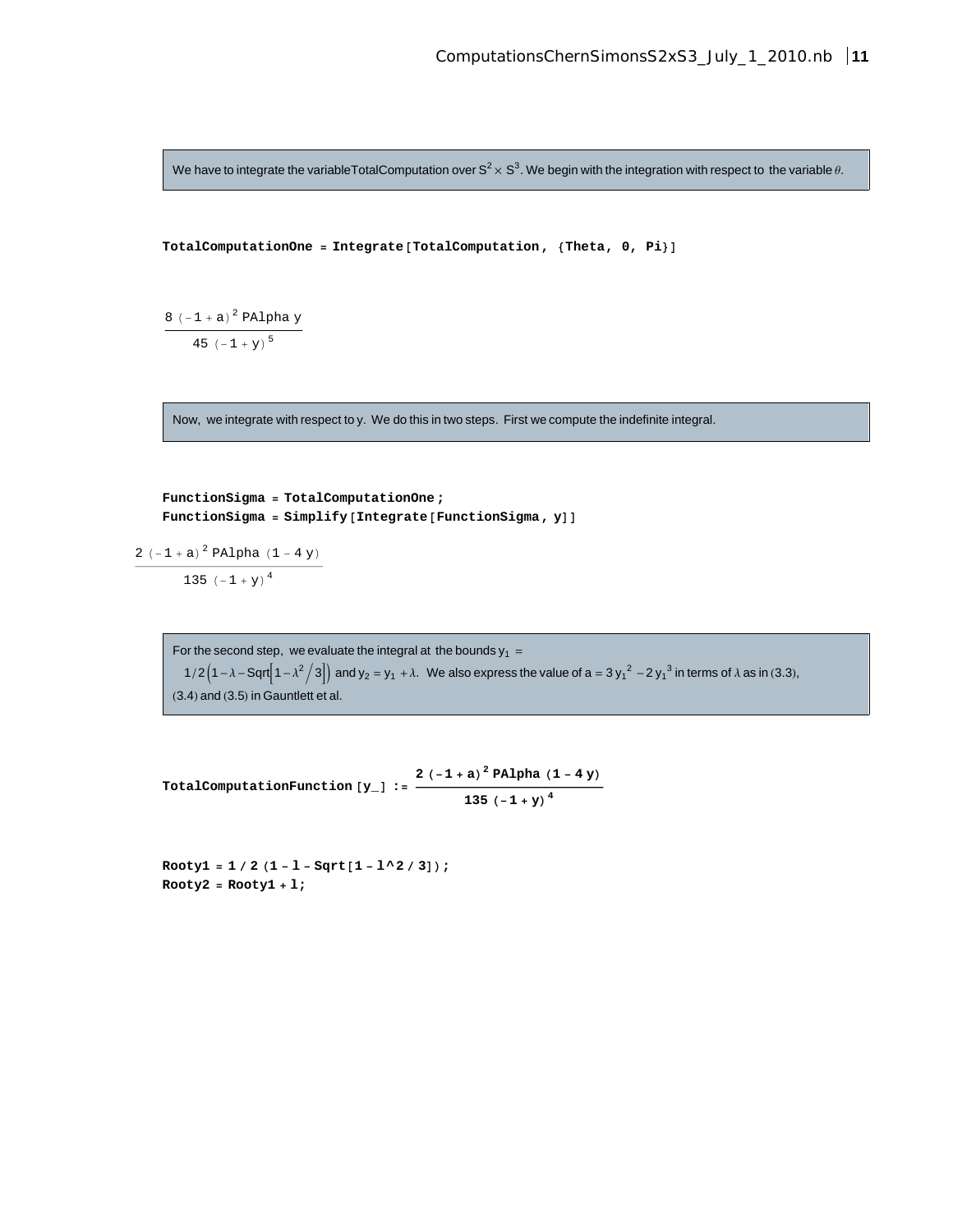```
FunctionPlot =
 Simplify@TotalComputationFunction @Rooty2D - TotalComputationFunction @Rooty1D .
    a -> 3 * Rooty1 ^2 - 2 * Rooty2 ^3D . l -> Λ
```

$$
\frac{1}{45\left(3-2\lambda^2+\sqrt{9-3\lambda^2}\right)^4}
$$
  
8 PAlpha  $\lambda^3$   $\left(144\lambda^5\sqrt{9-3\lambda^2}+252\lambda^4\left(-5+\sqrt{9-3\lambda^2}\right)-108\left(3+\sqrt{9-3\lambda^2}\right)-108\lambda^3\left(3+\sqrt{9-3\lambda^2}\right)+16\lambda^6\left(3+\sqrt{9-3\lambda^2}\right)+9\lambda^2\left(57+17\sqrt{9-3\lambda^2}\right)\right)$ 

As in (3.1), (3.8) in Gauntlett et al., we set \ lambda =  $3 q/(2 p)$  for fixed relatively prime integers p, q satisfying  $4 p^2 - 3 q^2 = n^2$  for a positive integer n.

FunctionPlot = Simplify [FunctionPlot /. 
$$
\{\sqrt{9-3\lambda^2} \rightarrow (3\text{ n}) / (2\text{ p}), \lambda \rightarrow (3\text{ q}) / (2\text{ p})\}
$$
]

$$
\frac{1}{5 p^2 \left(n p + 2 p^2 - 3 q^2\right)^4} 6 \text{ Palpha } q^3 \left(-2 p \left(16 p^6 - 57 p^4 q^2 + 54 p^3 q^3 + 315 p^2 q^4 - 27 q^6\right) + \right. \\ \left. n \left(-16 p^6 + 51 p^4 q^2 - 54 p^3 q^3 + 189 p^2 q^4 + 162 p q^5 + 27 q^6\right)\right)
$$

To compute the total contribution we trivially integrate with respect to  $0 < \alpha < 2\pi$  l, where  $I = q/(3 q^2-2 p^2+p (4 p^2-3 q^2)/(1/2))$  as in (3.6) in Gauntlett et al.; with respect to  $\phi$ , which gives a factor of 2  $\pi$ ; with respect to  $\psi$ , which gives a factor of  $\pi$ , and with respect to the variables of the unit cotangent bundle of the loop, which gives a factor of (2) (2  $\pi$ ) = 4  $\pi$ . This shows that the evaluation is a rational number times some powers of  $\pi$ . The following function allows to compute the total contribution plugging only values for p and q.

 $\ln[70]$ := TotalContribution  $[p_ , q_ ]$  := Module  $[n]$ , n = Sqrt  $[4 p^2 - 3 q^2 ]$ ;

$$
\frac{1}{5 p^2 \left( n p + 2 p^2 - 3 q^2 \right)^4} 6 \text{ Palpha } q^3 \left( -2 p \left( 16 p^6 - 57 p^4 q^2 + 54 p^3 q^3 + 315 p^2 q^4 - 27 q^6 \right) + n \left( -16 p^6 + 51 p^4 q^2 - 54 p^3 q^3 + 189 p^2 q^4 + 162 p q^5 + 27 q^6 \right) \right) * 2^4 * Pi^4 * (q / (3 q^2 - 2 p^2 + p * n))
$$

We compute for  $(p, q) = (7, 3)$  and for  $(p, q) = (19, 5)$ , corresponding to the values  $(A, B) = (3, 1)$  and  $(A, B) = (5, 1)$ , respectively, as explained in (3.12) in Gauntlett et al. The results are nonzero.